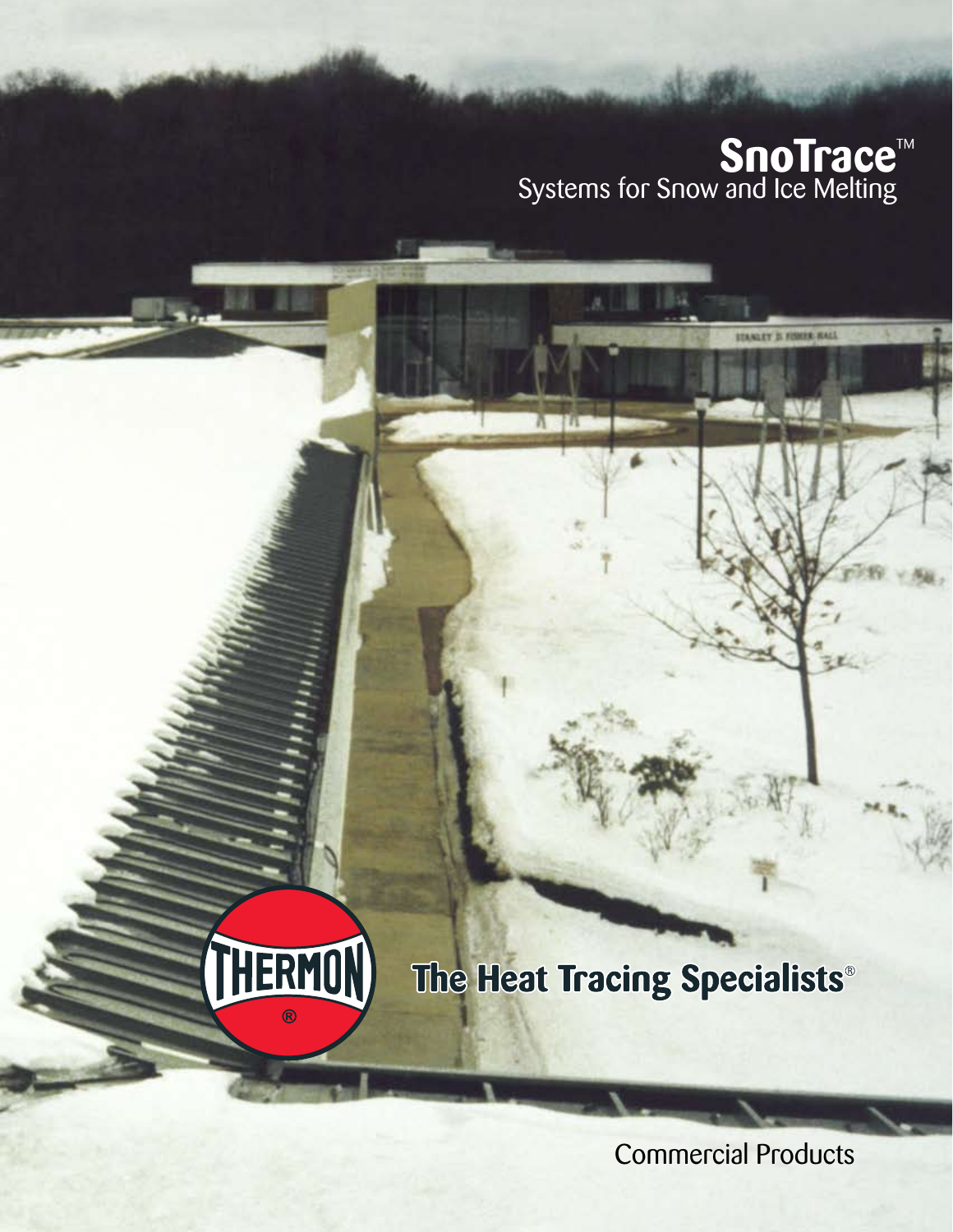#### **Surface Heating**

Thermon offers the most advanced line of electric snow and ice melting systems available . . . anywhere!

Prevention of snow accumulation and ice formation is an annual concern at any facility located within the Snow Belt. Thermon has developed effective, reliable snow melting and deicing systems able to withstand the rough treatment associated with pouring concrete or laying asphalt.

When the needs of a project call for access to the facility, even during adverse weather, engineers call on Thermon for the most reliable line of snow melting and deicing equipment available. Be it a hospital emergency entrance, train loading platform or traction surface for a people mover, Thermon can design a system to meet the needs of the project.

### **SnoTrace<sup>™</sup> KSR<sup>™</sup> Self-Regulating Heating Cables**

Self-regulating heating cables have become the industry standard for snow and ice melting systems. Thermon's KSR cables are high performance heating cables with cut-to-length parallel circuitry, easily adapted to variations in design found at the jobsite. KSR cables are specifically designed for direct burial in concrete and can even withstand the higher temperatures found with asphalt installations.

Designing a SnoTrace KSR system is easy with the Thermon Design Guide. Simply determine the area requiring snow and ice melting and decide what level of protection is required. Establishing circuit layouts and power connection points is also easy.

Thermon has a variety of other snow and ice melting options. Contact Thermon for recommendations on these applications.





#### **SnoTrac<sup>™</sup> Skin Effect Heating Systems**

Based on skin effect heating technology, a SnoTrac system utilizes a rugged, thick-walled ferromagnetic "heat tube" to melt snow and ice. This heat tube, embedded in concrete or asphalt, utilizes a custom SnoTrac conductor to safely deliver energy into the system. A truly unique feature of a SnoTrac system is its ability to provide snow melting to extremely large areas with a minimal number of circuits.

Each SnoTrac system is engineered by Thermon for the application. Heat tracing materials, power distribution and control, plus detailed installation and operation instructions, are provided. Thermon also offers turnkey SnoTrac systems guaranteeing system performance.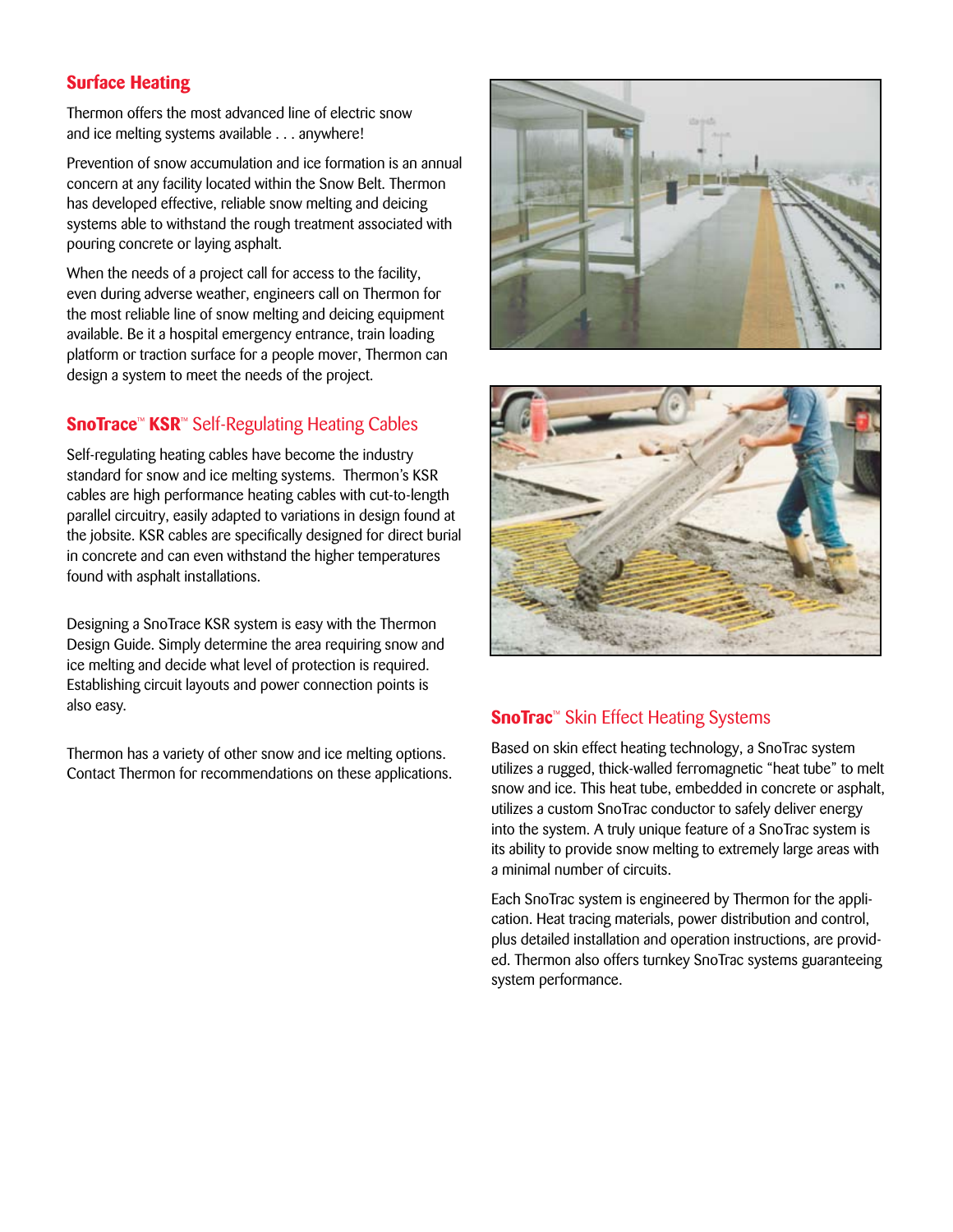

#### **Roof and Gutter Protection**

As water attempts to drain from a roof, any blockage that prevents its prompt removal can cause it to back up under the roofing material and even into the walls of a structure. If this happens, repair costs can be significant.

If gutters and downspouts are blocked by ice, there is no place for the melting snow to go. As a result, melting snow and ice on the roof refreezes in the form of icicles at the roof overhangs and gutters. These icicles frequently grow and can become ice spears threatening pedestrians below.

#### **SnoTrace<sup>™</sup> RGS<sup>™</sup> Self-Regulating Heating Cables**

Avoiding the possibility of property damage and ensuring a safe environment can be accomplished with Thermon's RGS self-regulating electric heat tracing cables and accessories. UL Listed and CSA approved specifically for the application, RGS roof and gutter cables include a robust UV stabilized outer jacket extruded over a metallic grounding braid.

As a radiation cross-linked, self-regulating heating cable, RGS varies its output based on operating conditions. When surrounded by snow or ice, RGS generates more heat to provide a clear path for water runoff to pass from the roof through the gutters and downspouts to safe drainage points. When exposed to dry air, the RGS output decreases to reduce energy consumption.